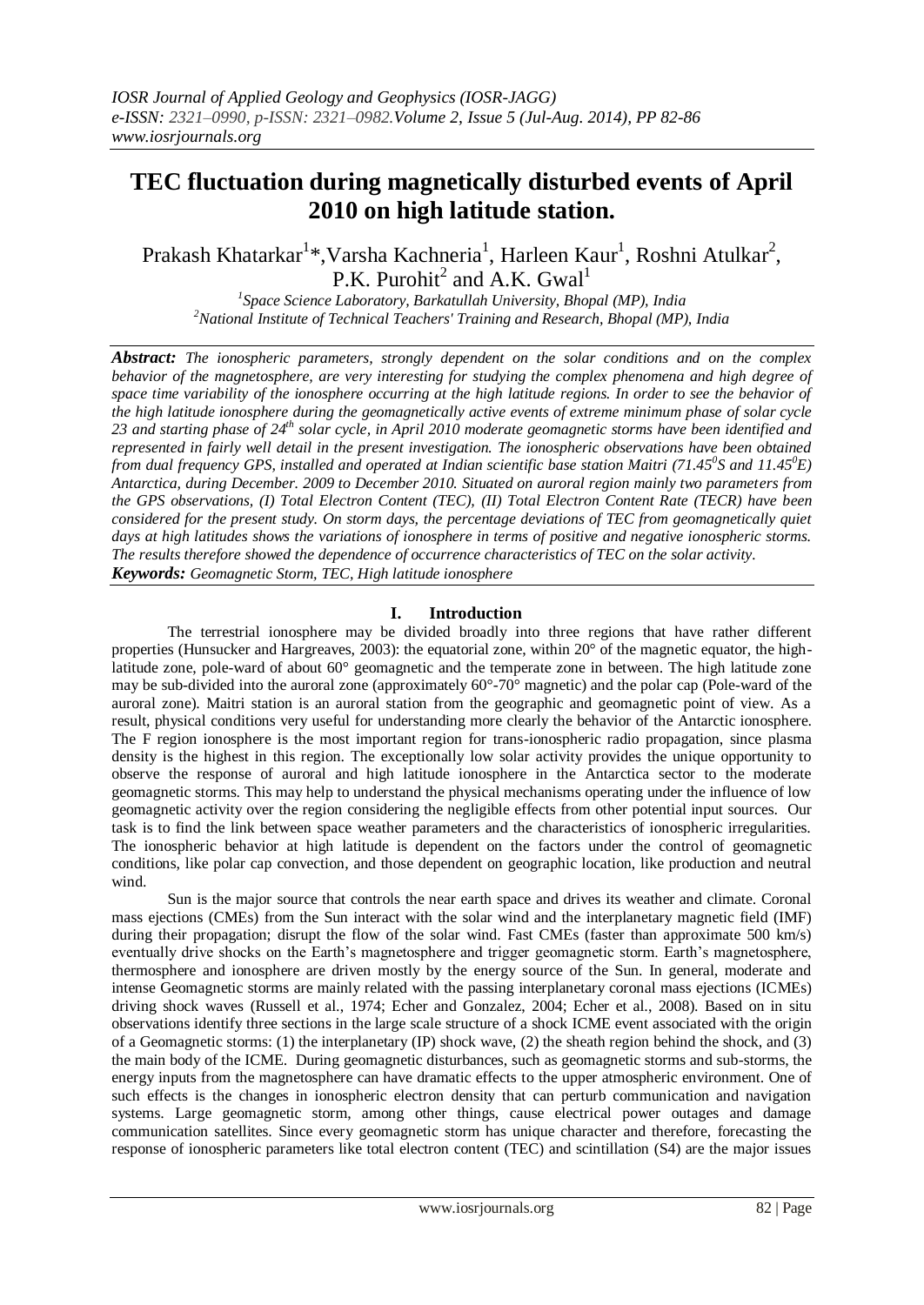in space weather studies. The response of the ionosphere to magnetic storms is important factor for understanding the energy coupling process between the Sun and the Earth to forecasting space weather changes.

Ionospheric storm is a global scale ionospheric disturbance of total electron content (TEC), electron peak density and peak height during geomagnetic storm, resulting from different dynamical and chemical processes, such as energetic particle precipitation, changes of electric field and current systems, traveling atmospheric disturbances, thermospheric circulation and composition changes, etc. These factors make ionospheric storms complicated. Ionospheric storms stem from various space weather phenomena that include Coronal Mass Ejections, coronal holes and the background solar wind speed; they are usually (but not always) related to the 11 year solar cycle. In December 2008 solar cycle 24 started. And it will reach its maximum in 2013.

## **II. Data Observation And Methodology:**

The TEC is computed from the combined L1 (1575.42 MHz) and L2 (1227.60 MHz) pseudo ranges and carrier phase. This slant total electron content (STEC) was then converted to equivalent vertical total electron content (VTEC) given by:-

#### $VTEC = cos \gamma \times STEC$

The ionospheric variability of the ionosphere can be estimated by different way, in present study consider  $40^{\circ}$  for VTEC for obtaining better result.

The disturb degree was estimated by the percentage deviation from the 5 Quiet days average of the same month with observed TEC of 3-9 April. Where TEC<sub>quiet</sub> is hourly average of five quietest days of that particular month and TEC<sub>disturbed</sub> is hourly average of TEC of magnetic events. We used in this analysis the Rate of Total Electron Content (TECR) based on standard deviation of ROT, (Pi et al., 1997).

The southward magnetic field IMF Bz ensures the transportation of solar wind energy in to earth's magnetosphere, which is the primary cause of the formation of geomagnetic storm.

## **Effect of geomagnetic storm on VTEC**

## **III. Results And Discussion:**

We have analyzed GPS data recorded at Maitri Antarctica throughout the year from December 2009 to December 2010 (starting of 24 th solar activity). We had taken monthly five quiet and five disturbed day total 65 +65=130 day and TEC calculated hourly average basis. Figure (2 and 3) shows quiet and disturbed day TEC is more fluctuation than quiet days. The purpose of this work to examine the TEC variation depends on local time, latitude and local magnetically disturbed conditions. we present the details of moderate geomagnetic storm and their effects which occurred on 5 April 2010 (with a minimum Dst −73 nT, AE-1347.

The storm events were considered in three main phases, namely, the initial phase, the main phase and the recovery phases. Although it is sometimes difficult to identify the beginning of the recovery phase, therefore we shall consider the main phase and the recovery phase together. In the first week of April 2010, one of the most geomagnetic storm of the solar cycle 24 has occurred. The storm starts on April 5, 2010 with SSC at 0700, followed by a main phase at 08:00 UT. There are successive sub magnetospheric storm denoting an intense auroral ionosphere activity indicated by observed value of AE=AU + AL indexes.



**Figure 1:** Geomagnetic Storm of 5 April, 2010- **VTEC, AE, Bz, Dst, Ap**

In this results are presenting some minor geomagnetic disturbances during starting of  $24<sup>th</sup>$  year solar year 2010. The effects are clearly visible on ionospheric total electron content with geomagnetic indexes during the magnetic storm period. When the solar energetic particles entered in the Earth magnetic field line and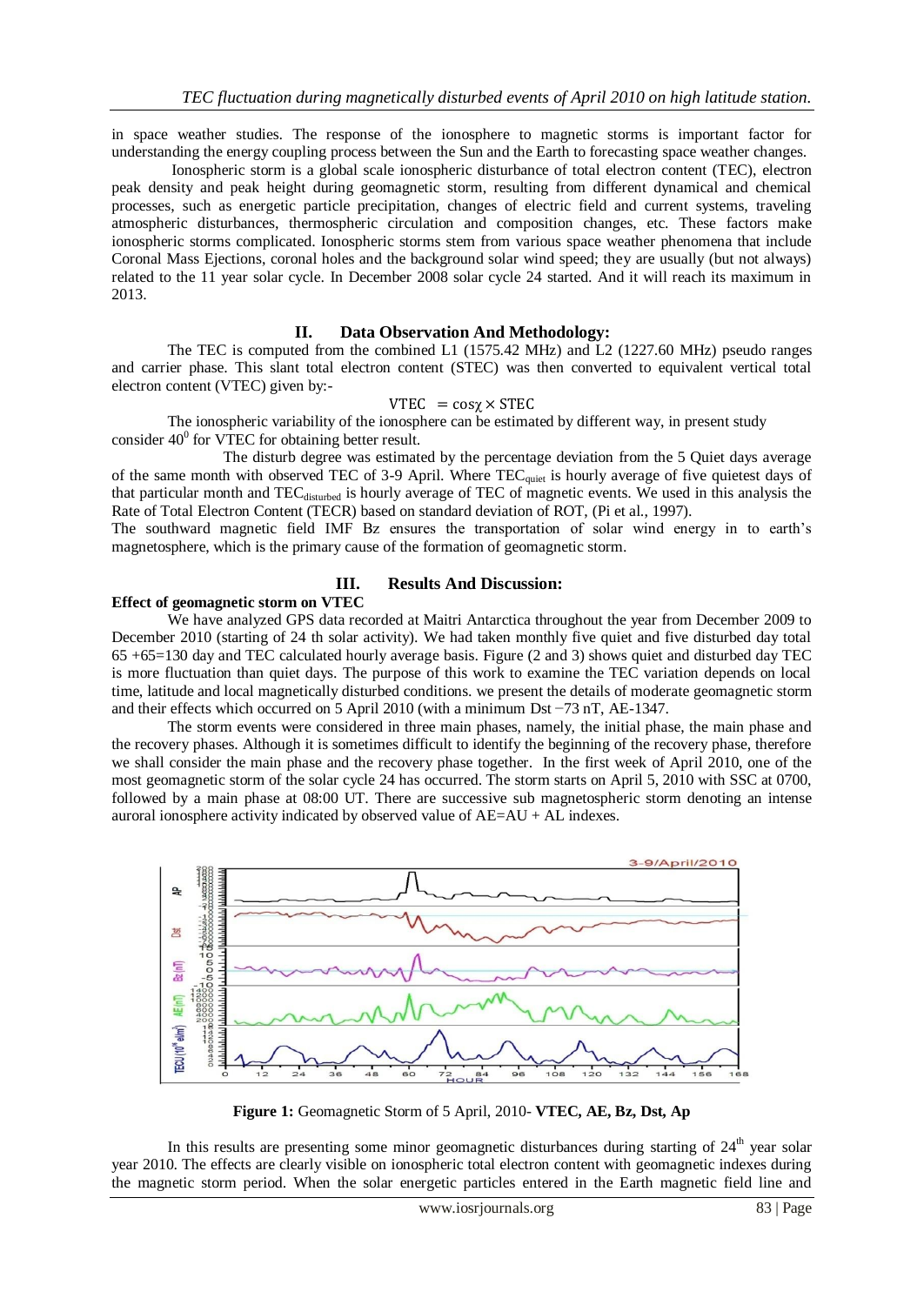produced an electric current in the polar region. This current produces disturbances in the magnetosphere and ionosphere. During these disturbances the TEC shows the enhancement. The time period of these storms are few hours to few days. Cause of this short magnetic disturbance, the solar wind was very low down and velocity of energetic particle is less compare to strong magnetic storm. In other words magnetic disturbance was not as much, compare to high solar activity and magnetic field index shows short time fluctuation in the high latitude region during the solar minimum periods. This magnetic variation also affects to polar ionosphere with in miniature force and TEC suddenly increases due to storm period and drop down in its regular pattern after magnetic storm.

The effect of the geomagnetic activity on TEC is not always positive. The inhibition and enhancement of the irregularities during geomagnetic disturbances can be attributed to change in the current system (Aarons, 1991) several scientist found similar result about the relation between TEC and geomagnetic activity. During the geomagnetic disturbances the total electron content are suppressed in pre-midnight and increase in postmidnight (Gwal et al., 2010 and 2004, Aurons et al., 1980; Rastogi et al., 1981, Kumar et al., 1993).



**Figure - 2:** TEC mass plot of most quiets days during December-2009 to November-2010



**Figure - 3:** TEC mass plot of disturb days during Dec- 2009 to Nov- 2010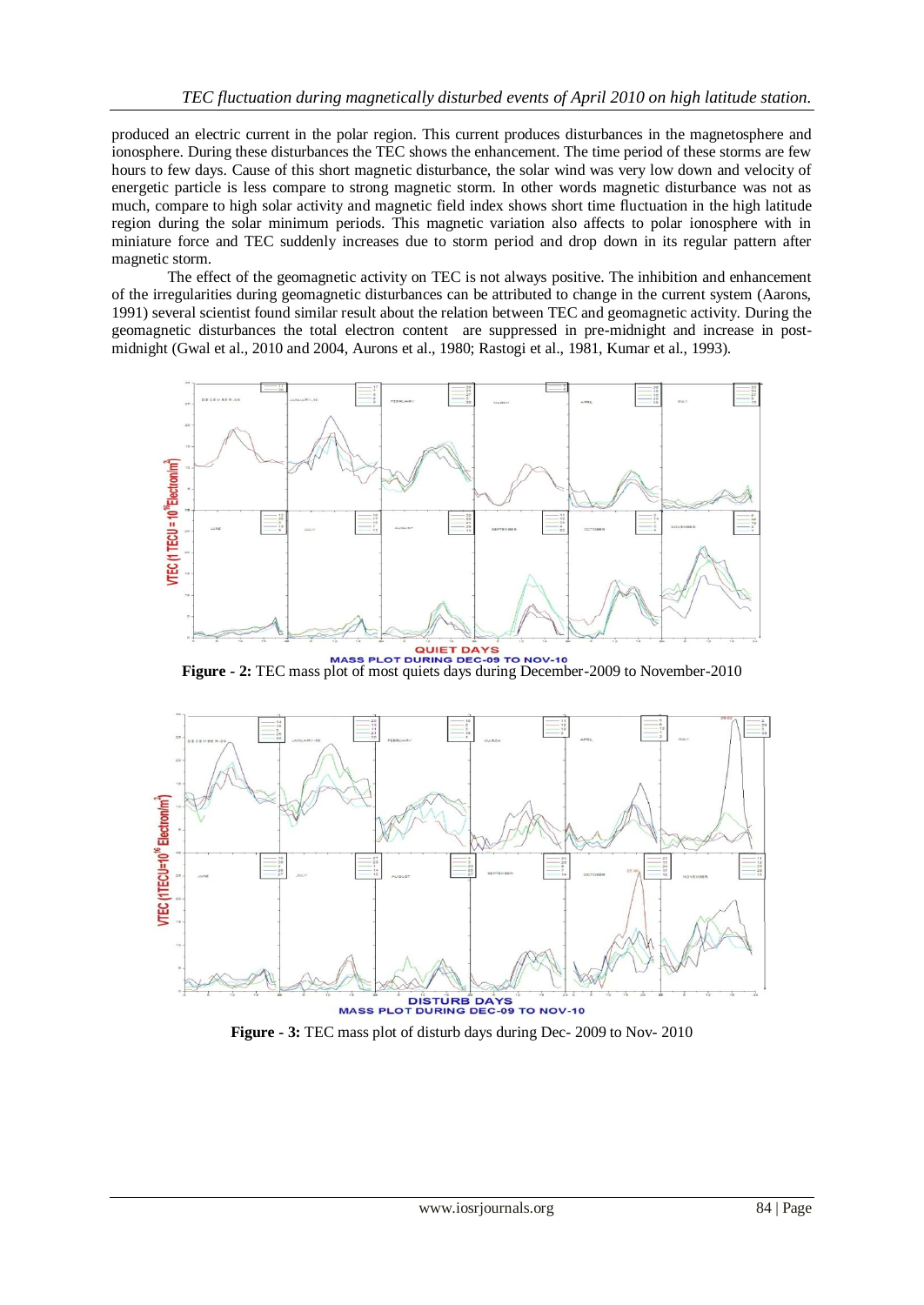

**Figure - 4: Hourly percentage deviation of VTEC during Magnetic storm of April 3-9, 2010**

The 5 April 2010 magnetic storm is considered as moderate geomagnetic storm occurred between (7:00 to U10:00 UT). The north south component Bz of the interplanetary magnetic field (IMF) exhibited incursion to the south that remain about 4 hour reaching a minimum value -7.2 at 8:00 UT. It turns to northward for 2 hour, reaches up to 11.4 nT, and suddenly turned southward. AE and Dst value suggest that 5- 6 April both the days are disturbed day. Magnetic field and Kp (77nT) indicate the geomagnetic storm is moderate in figure 1 the Auroral Electrojet (AE) index reached its maximum value 1278 nT at about 9:00 UT on 5 April and second peak of AE index has been observed 1092 nT on 6 April 2010 and maximum value of AE reached on this time 1347 nT. The strong variation in the TEC was caused by the presence of large scale ionospheric structure of enhanced electron density in the polar ionosphere. These structures were associated with the occurrence of polar patches. The rate of polar patches is more when IMF Bz is southward or  $(Kp > 4)$  Rodger et al., (1994). Priderson et al., (2000), and Prikryl et al., (2005)., observed that the patches were travel through the ionospheric polar caps under the influence of the high latitude convection. These patches are typically considered to be of the order of 100-1000 kms in horizontal extent. The traveling speed of the patches is between 300-900ms-<sup>1</sup> these polar patches are responsible for scintillation. We found -2 to 2 TECU/min between 01:00 to 02:00 UT and continually Fluctuation until 6 April with range of -1.5 to 1.5 TECU/min. In the Fig. 4 hourly percentage VTEC deviation plotted, the hourly average value of Vertical Total electron content maximum for the period (~15 TECU, 1 TECU= $10^{16}$ eletron/m<sup>2</sup>) of magnetic storm on 5 April and percentage deviation varying ~176 to 325 % and on the recovery phase of the storm VTEC show the positive deviation on 6 April 2010. Figure ( 1) illustrated the maximum value during the geomagnetic storm reached its highest value at about 24 TECU on 5 April 2010.Entire plasma parameter indices figure (4) show Hourly percentage deviation of VTEC of April 3-9, 2010 increases and fluctuation during magnetic storm.

## **IV. Conclusion**

Our analysis of TEC fluctuation has shown, strong phase fluctuation observed when Ap, Kp, AE and all geomagnetic and solar indices reached its maximum value and intensity of TEC fluctuation strongly increase relative to quite condition due to presence of medium and large scale irregularities in the ionosphere. As a measure of TEC fluctuation, the vertical TEC during the magnetic storm clearly indicated Figure (2and 3) increased values and TEC mass plot of most quiets days and disturbed days during December-2009 to November-2010 and pick shifted toward day to night side.

#### **Acknowledgment:**

The author (Prakash Khatarkar) is highly thankful to National Physical Laboratory (NPL), New Delhi and National Centre for Antarctic and Oceanic Research (NCAOR), Goa for providing opportunity to be a member of 29Th Indian Scientific Expedition to Maitri Antarctica. The financial assistance received from University Grants commission, New Delhi, India, through Rajiv Gandhi National Fellowship (SRF) program is also acknowledged

## **References**

- [1]. Aarons, J., Mullen J.P., Koster, J.R., (1980) "seasonal and geomagnetic control of equator scintillation in to longitude sectors. J. Atmos. Terr. Physics. 42, 861-866.
- [2]. Adeniyi JO.,(1986), Magnetic storm effects on the morphology of the equatorial F2 layer. Journal of atmospheric and terrestrial physics; 48(8):69-702).
- [3]. Aurons. J. (1997), Global positioning system phase fluctuations at auroral latitudes. J.Geophys. Res 102. A8, PP.-17.219-17.231.